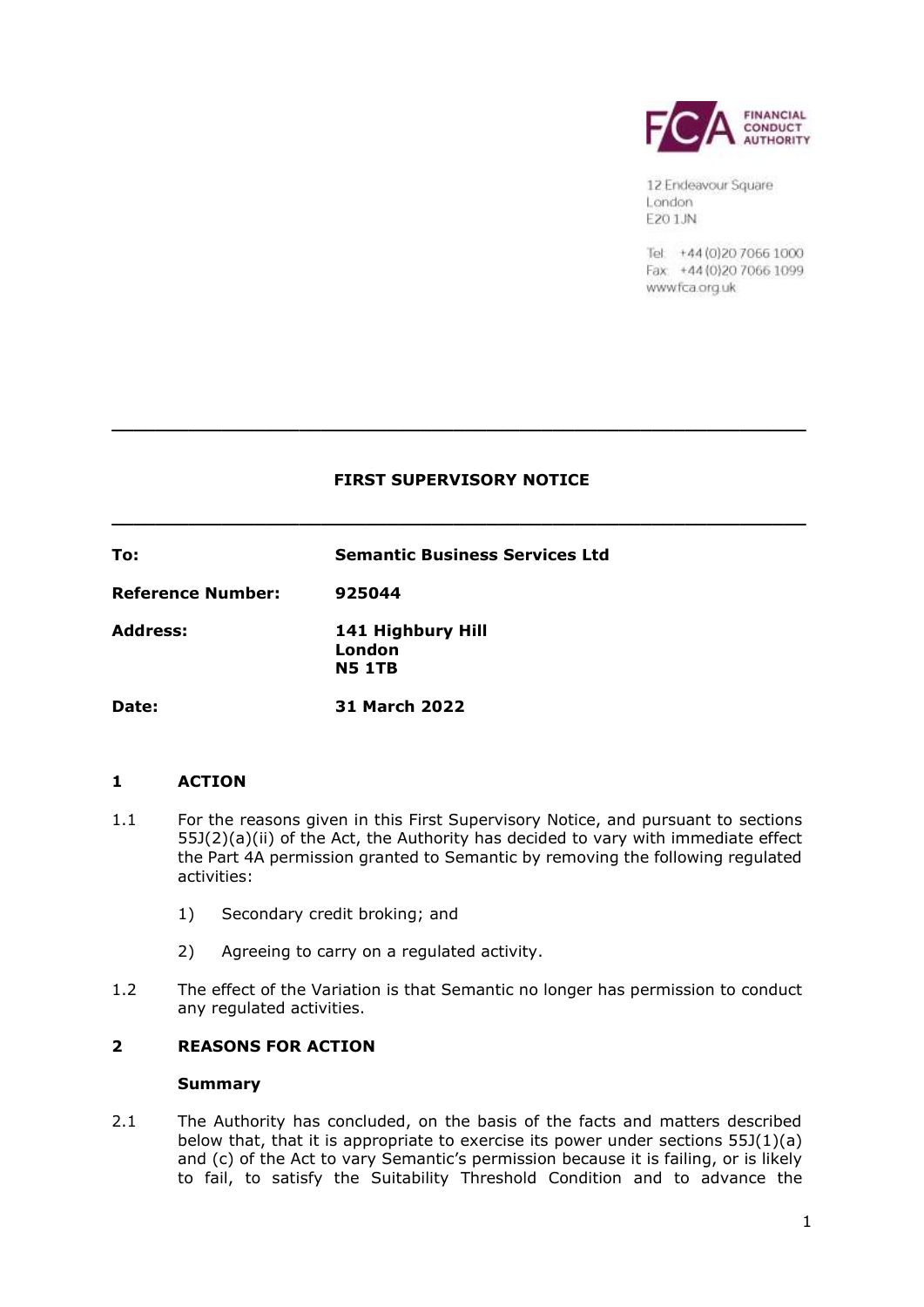Authority's consumer protection objectives (section 1C of the Act).

- 2.2 The Authority has identified serious concerns relating to Semantic in that its conduct appears to demonstrate that it is not fit and proper and poses a significant risk of harm to consumers. Specifically:
	- 1) Semantic appears to be linked to firms that the Authority has taken regulatory action against, either through the imposition of requirements or variation of permissions to stop them conducting regulated activities, including:
		- a) Sentor to whom the Authority issued a First Supervisory Notice on 8 September 2021 for facilitating investments in companies that the Authority has warned about for engaging in unauthorised business. Information filed on Companies House records that the directors of Semantic and Sentor have a linked history through a previous company.
		- b) Grosvenor to whom the Authority issued a First Supervisory Notice on 30 November 2021 due to its apparent links to firms that the Authority has warned about for undertaking unauthorised business, and for providing misleading information about its controllers and intended business at authorisation. Information filed on Companies House records that Semantic and Grosvenor share two common shareholders, and both firms used similar wording to describe their business models to the Authority.
		- c) Renaissance to whom the Authority issued a First Supervisory Notice on 7 December 2021 due to its apparent connections to firms that may not be fit and proper, and for failing to provide accurate information about its controllers and intended business at authorisation. Information filed on Companies House records that Semantic and Renaissance share a common shareholder, and both firms mirrored Grosvenor in providing substantially similar explanations of their business activities to the Authority.
		- d) Falcon and Thestral to whom the Authority issued First Supervisory firms that have been the subject of regulatory action, and for failing to deal with the Authority in an open and cooperative way. Information filed on Companies House records that the same director of Falcon and Thestral is a current shareholder in Semantic and has further links to the directors of Semantic and Sentor through a previous company. The Financial Services Register also records that Notices on 28 January 2022 owing to their apparent association with Semantic and Falcon use the same contact number.

 Given Falcon's apparent links to these firms, which also appear to share further connections, there are serious concerns that Semantic may be seeking to misuse its regulated status as a credit broker to take advantage of consumers.

- 2) Semantic is failing to deal with the Authority in an open and cooperative way or comply with the Authority's requirements:
	- a) Semantic has potentially misled the Authority in response to an initial information requirement issued under section 165 of the Act. Explanations about its links to other firms and claims that its business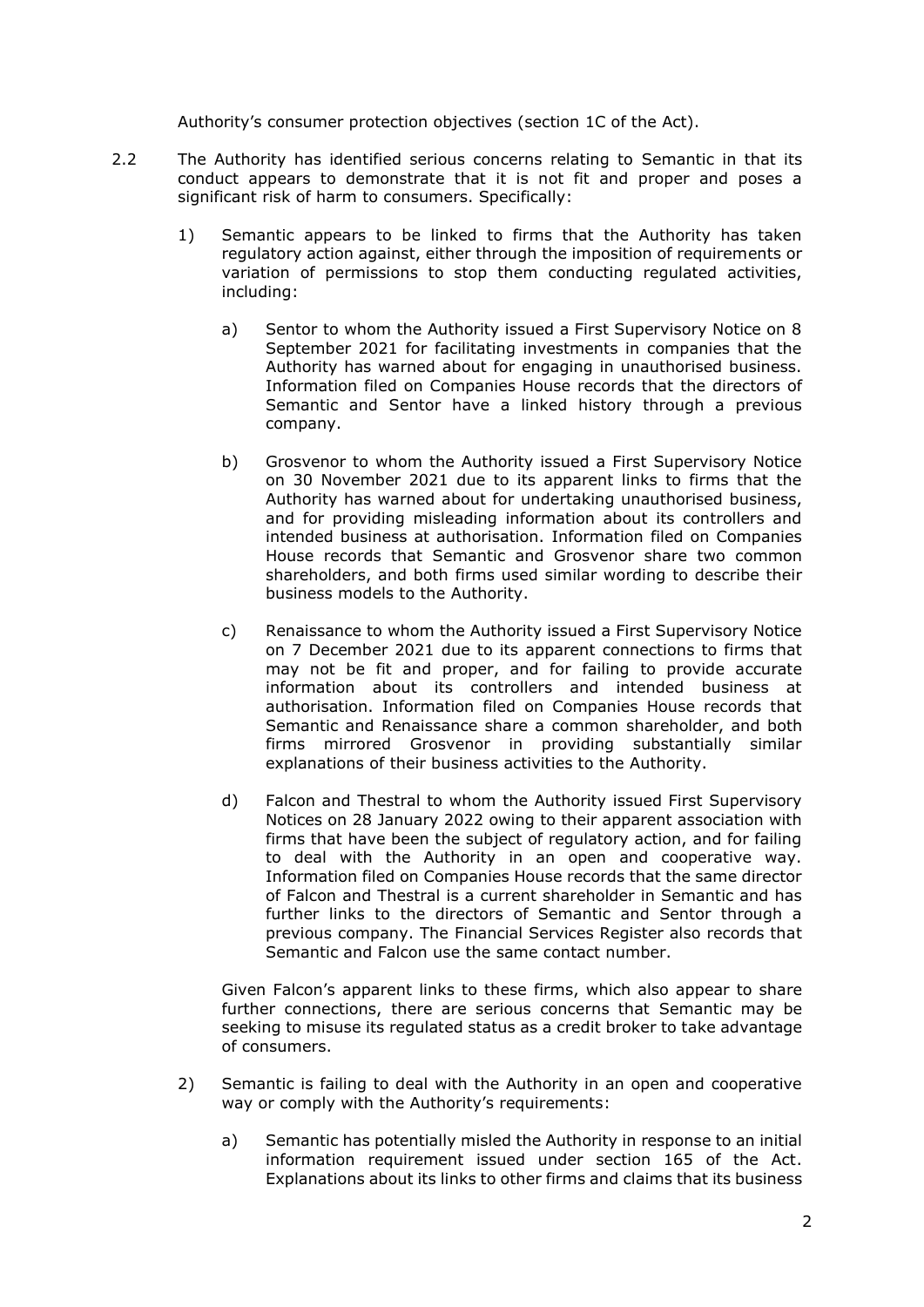has been cloned by another company are not supported by other information.

- b) The Authority is unclear on the identity of Semantic's director. Semantic has failed to respond to the Authority's requests to provide proof of identity for its director.
- c) Semantic has not submitted any regulatory reports on its credit broking business since it became authorised. In particular, four reports are overdue.
- d) Semantic has failed to respond to three information requirements issued under section 165 of the Act requiring clarity on its previous responses and further information regarding its links to other firms and business activities. Semantic has also not answered or returned any calls from the Authority.
- Suitability Threshold Condition (paragraph 2E of Schedule 6 to the Act) because of its apparent connections to firms that have been the subject of regulatory actions (as summarised at 2.2.(1)), and potential breach of Principle 11 (Relations with regulators) of the Authority's Principles for Businesses (as summarised at 2.2(2)). The Authority considers that Variation of Semantic's 2.3 The Authority considers that Semantic is failing, or is likely to fail, to satisfy the permission with immediate effect is desirable to protect consumers.

## **3 DEFINITIONS**

3.1 The definitions below are used in this First Supervisory Notice:

"the Act" means the Financial Services and Markets Act 2000;

"the Authority" means the Financial Conduct Authority;

 "DEPP" means the Decision Procedure and Penalties Manual in Authority's online handbook of rules and guidance (as in force from time to time);

"Fabcourt" means Fabcourt Developments Limited;

"Falcon" means Falcon Financial Solutions Ltd;

"Grosvenor" means Grosvenor Associates Ltd;

 "Handbook" means the Authority's online handbook of rules and guidance (as in force from time to time);

 "Part 4A permission" means permission to conduct regulated activities, granted by the Authority under Part 4A of the Act;

"Renaissance" means Renaissance Advisory Ltd;

"Sentor" means Sentor Solutions Commercial Ltd;

"SMF" means senior management function;

"Texmoore" means Texmoore Limited;

"Thestral" means Thestral Financial Services Ltd;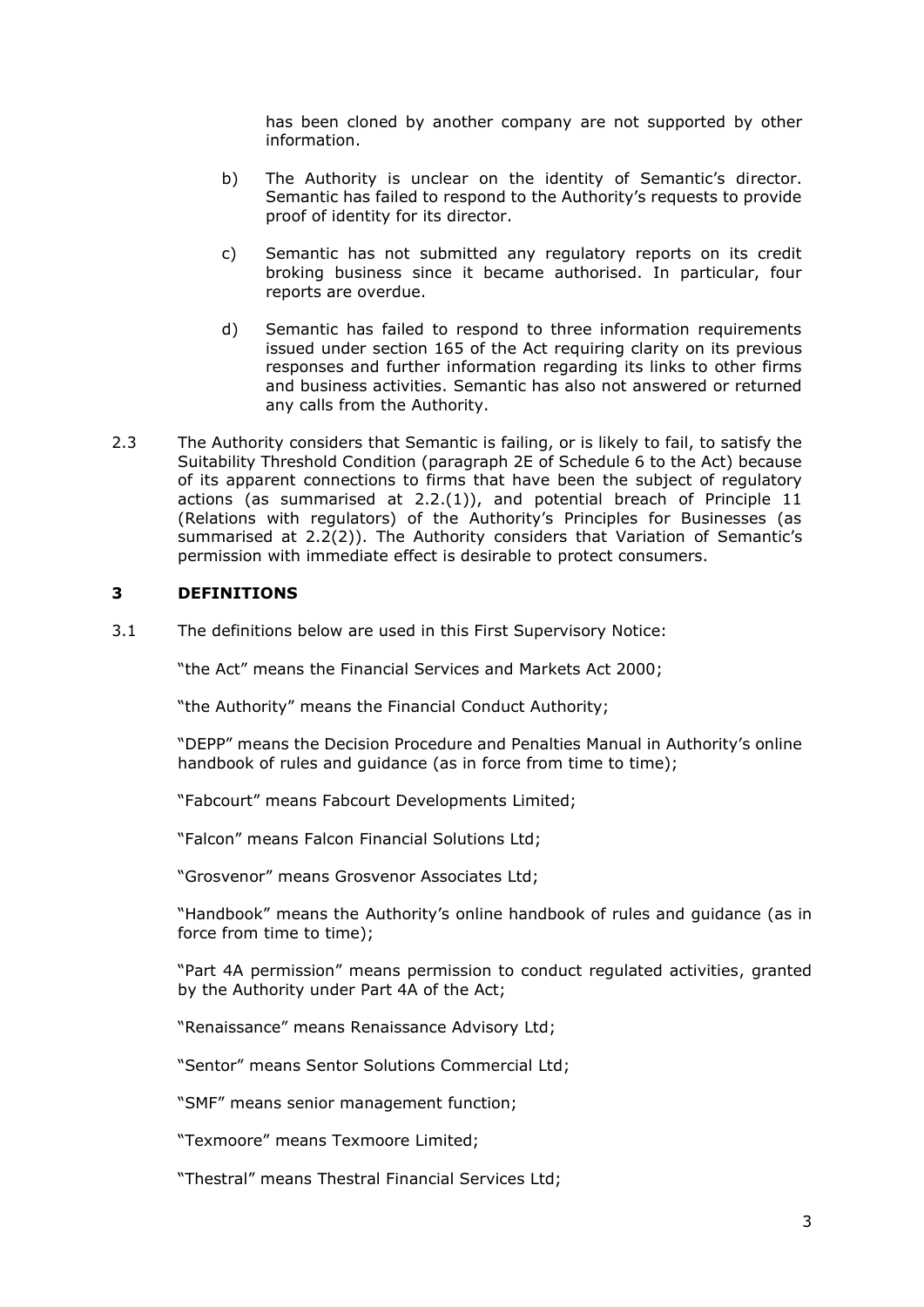"Threshold Conditions" are the minimum requirements that firms need to meet in order to be authorised and to continue carrying on regulated activities as set out in Schedule 6 to the Act;

"Tribunal" means the Upper Tribunal (Tax and Chancery Chamber); and

 "Variation" means the variation of Semantic's Part 4A permission set out in paragraph 1.1. above.

## **4 FACTS AND MATTERS**

### **Background**

- 4.1 Semantic was incorporated on 2 July 2019. It was authorised on 18 May 2020 as a limited permission credit broker with secondary broking permission. Semantic is not permitted to hold client money.
- 4.2 Semantic has one approved person, Alim Inayat Hooda, who holds the SMF29 limited scope function. According to Companies House records he is the sole director and significant controller of Semantic.

### **Failings and risks identified**

#### Semantic's links to other firms

 4.3 Semantic and its director appear to have connections to firms that the Authority has taken regulatory action against. These firms were authorised as limited permission credit brokers, except one which was registered as a small payment institution. The Authority has either imposed requirements or varied the permissions of these firms to stop them conducting regulated activities.

### *Links to Sentor*

- 4.4 The Authority issued a First Supervisory Notice to Sentor on 8 September 2021 for:
	- 1) Facilitating consumer investments in Texmoore and Fabcourt, companies that the Authority has warned about for engaging in unauthorised business. Sentor provided investment services beyond its scope of permission and misled consumers about its regulated status.
	- 2) Failing to comply with requirements imposed by the Authority. Sentor provided misleading information about its involvement with Texmoore and Fabcourt and failed to respond to the Authority's further communications.
- 4.5 The directors of Semantic and Sentor have a linked history through a previous company. According to Companies House records, Sentor's director was associated with Firm A from 6 February 2020 as a director until 10 March 2020 and a significant controller until 23 March 2020. Semantic's director became a significant controller of Firm A on 12 February 2020, when Sentor's director was also recorded as still being involved with Firm A.

### *Links to Grosvenor*

 4.6 The Authority issued a First Supervisory Notice to Grosvenor on 30 November 2021 due to: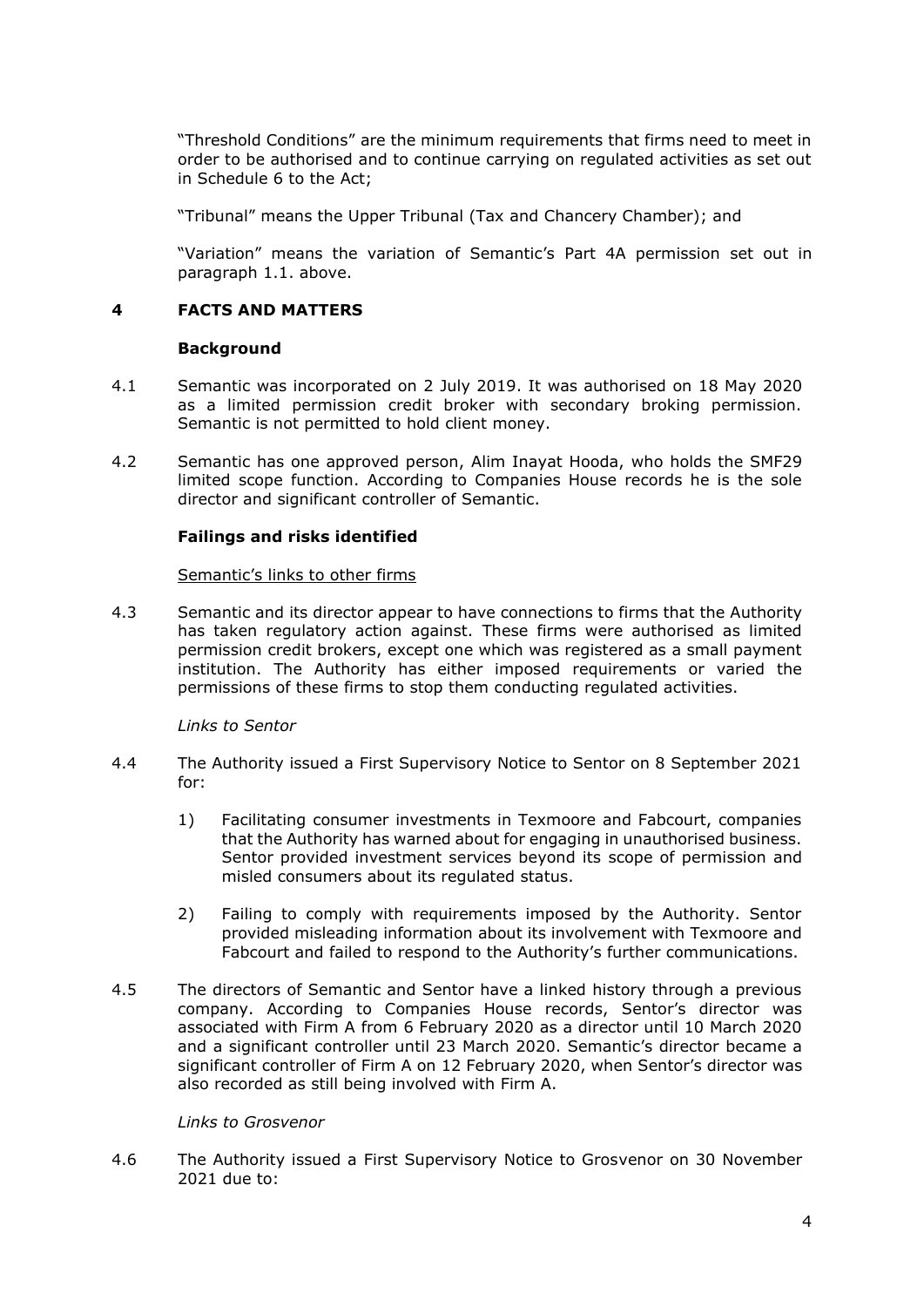- 1) Its apparent links to firms that may not be fit and proper and which the Authority has warned about for undertaking unauthorised business, including Texmoore and Fabcourt.
- 2) Failing to engage with the Authority in an open and cooperative way. Grosvenor provided misleading information about its controllers and intended business at authorisation and failed to respond to the Authority's information requirements.
- 4.7 Information filed on Companies House records that Semantic and Grosvenor share two common shareholders. On 15 January 2021, Semantic filed on Companies House a confirmation statement. This lists Individual A and Individual B as shareholders of Semantic as at that date. Grosvenor's confirmation statement filed with Companies House on 24 May 2021 also lists Individual A and Individual B as shareholders as at that date.
- 4.8 On 8 June 2021, Semantic provided the Authority with an overview of how it uses its credit broking permission. Semantic stated that it offers "*ICT consulting to sole traders and SME companies… We offer services to help them with their ICT infrastructure across sites…All of this requires some investment in technology and this it is often preferable for clients to spread their payments over time and obtain credit*". Similar wording was previously used by Grosvenor in an email to the Authority on 24 February 2021 to describe its business model.

*Links to Renaissance* 

- 4.9 The Authority issued a First Supervisory Notice to Renaissance on 7 December 2021 due to:
	- 1) Its apparent connections to firms that may not be fit and proper and which the Authority has taken regulatory action against, including Grosvenor.
	- 2) Failing to deal with the Authority in an open and cooperative manner. Renaissance provided inaccurate information about its controllers and intended business at authorisation and did not respond to the Authority's communications seeking clarity on its business activities.
- 4.10 Information filed on Companies House shows that Semantic and Renaissance share a common shareholder. On 15 January 2021, Semantic filed on Companies Semantic as at that date. Renaissance's confirmation statement filed with Companies House on 24 May 2021 also lists Individual C as a shareholder as at House a confirmation statement. This lists Individual C as a shareholder of that date.
- 4.11 On 15 March 2021, Renaissance provided the Authority with an explanation of its business activities. The description offered was substantially similar to that given by Semantic, as well as Grosvenor. A comparison of the information provided by Semantic, Grosvenor and Renaissance shows that of the 179 words used to describe Semantic's business model, 154 of these words were identical to that previously used by Grosvenor and Renaissance.

*Links to Falcon and Thestral* 

 4.12 The Authority First Supervisory Notices to Falcon and Thestral on 28 January 2022 due to: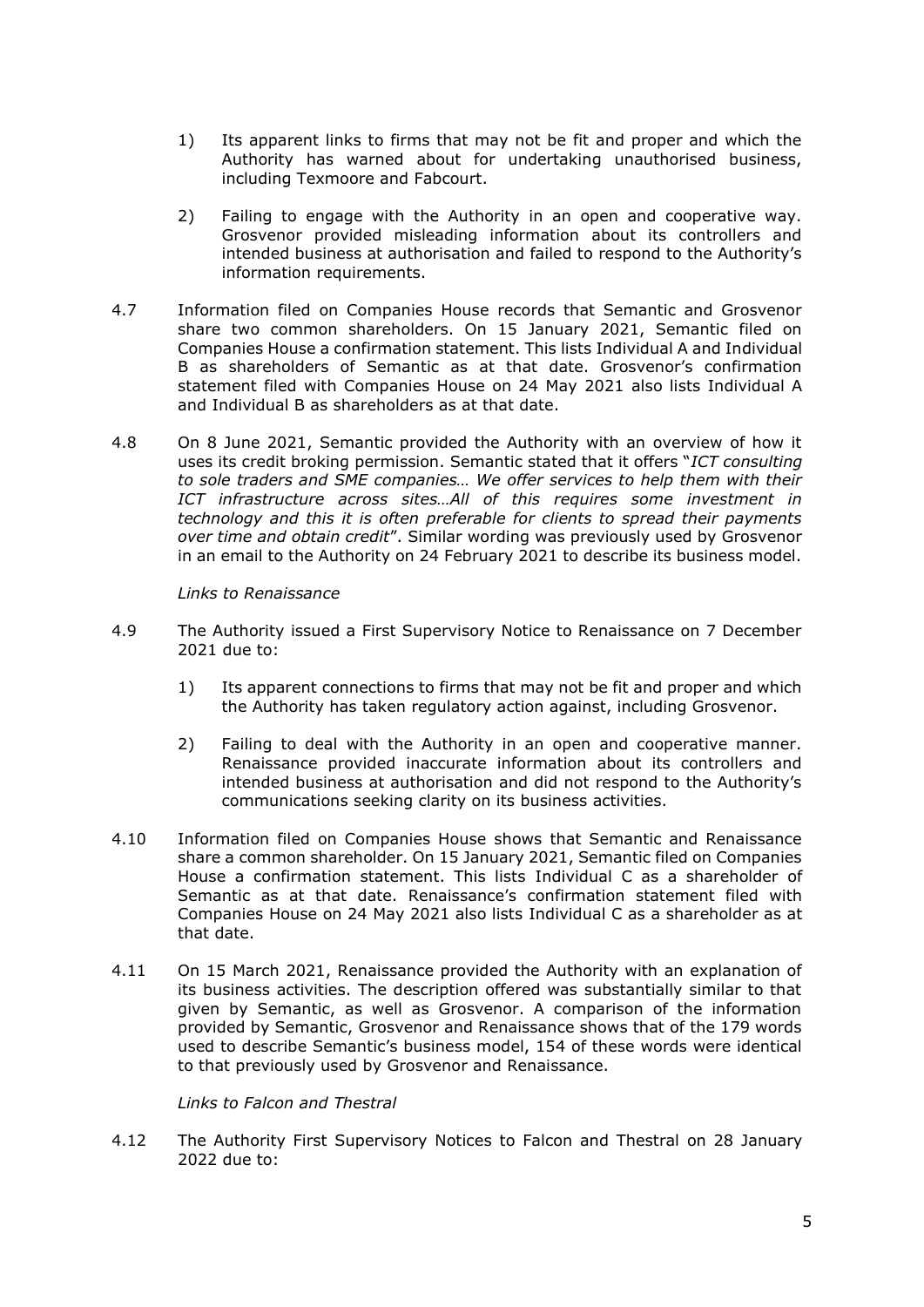- 3) Their apparent links to firms that may not be fit and proper and which appear to share further connections, including Sentor, Grosvenor and Renaissance.
- 4) Failing to comply with regulatory requirements and deal with the Authority in an open and cooperative manner.
- 4.13 Information filed on Companies House shows that the director Falcon and Thestral is connected to Semantic. On 15 January 2021, Semantic filed on Companies House a confirmation statement. This lists the director of Falcon and Thestral as a shareholder of Semantic as at that date.
- 4.14 Semantic's director also appears to be connected to the director of Falcon and Thestral through a previous company. According to Companies House records, the director of Falcon and Thestral was associated with Firm A as a director until 22 February 2020 and as a significant controller between 1 March 2020 and 19 June 2020. Semantic's director became a significant controller of Firm A on 12 February 2020, when the director of Falcon and Thestral was also recorded as the directors of Semantic, Sentor and Falcon and Thestral were all significant still being involved with Firm A. Further, Companies House records indicate that controllers of Firm A during the same overlapping period.
- 4.15 On 7 June 2021, the Authority wrote to Semantic under section 165 of the Act to require information about its connections to Firm A, including with the directors of Sentor and Falcon and Thestral. Semantic responded on 8 June 2021, stating that its director became involved with Firm A in June 2020 after Semantic's authorisation application to the Authority. Semantic also denied having any knowledge of the directors of Sentor and Falcon and Thestral or that they had any involvement in Semantic. Semantic failed to mention that its director became a significant controller of Firm A on 12 February 2020 before Semantic became authorised on 18 May 2020, or that the director of Falcon and Thestral has been a shareholder of Semantic since 15 January 2021.
- 4.16 The Financial Service Register entries for Semantic and Falcon also show that both firms have provided the same contact number.

Semantic's response to the Authority's initial information requirement

*Report from Semantic about being cloned* 

- 4.17 On 7 May 2021, Semantic informed the Authority that it had received an email and a letter from two consumers who had apparently been offered payment services for investments in bonds by individuals claiming to be from Semantic. It also stated that the consumers had been corresponding through an email address that does not belong to the firm. Semantic indicated it was concerned that its business has been impersonated and cloned by another company.
- 4.18 On 7 June 2021, the Authority wrote to Semantic under section 165 of the Act seeking further details about its report that its business has been cloned and to obtain copies of any correspondence it had with the consumers about their dealings with the cloned company. Semantic responded on 8 June 2021, providing pdf versions of purported email exchanges between the consumers and the cloned company.
- 4.19 The emails that Semantic provided contained some discrepancies in that embedded links in the messages did not correspond with the displayed information. In particular, the emails appeared to have been altered to change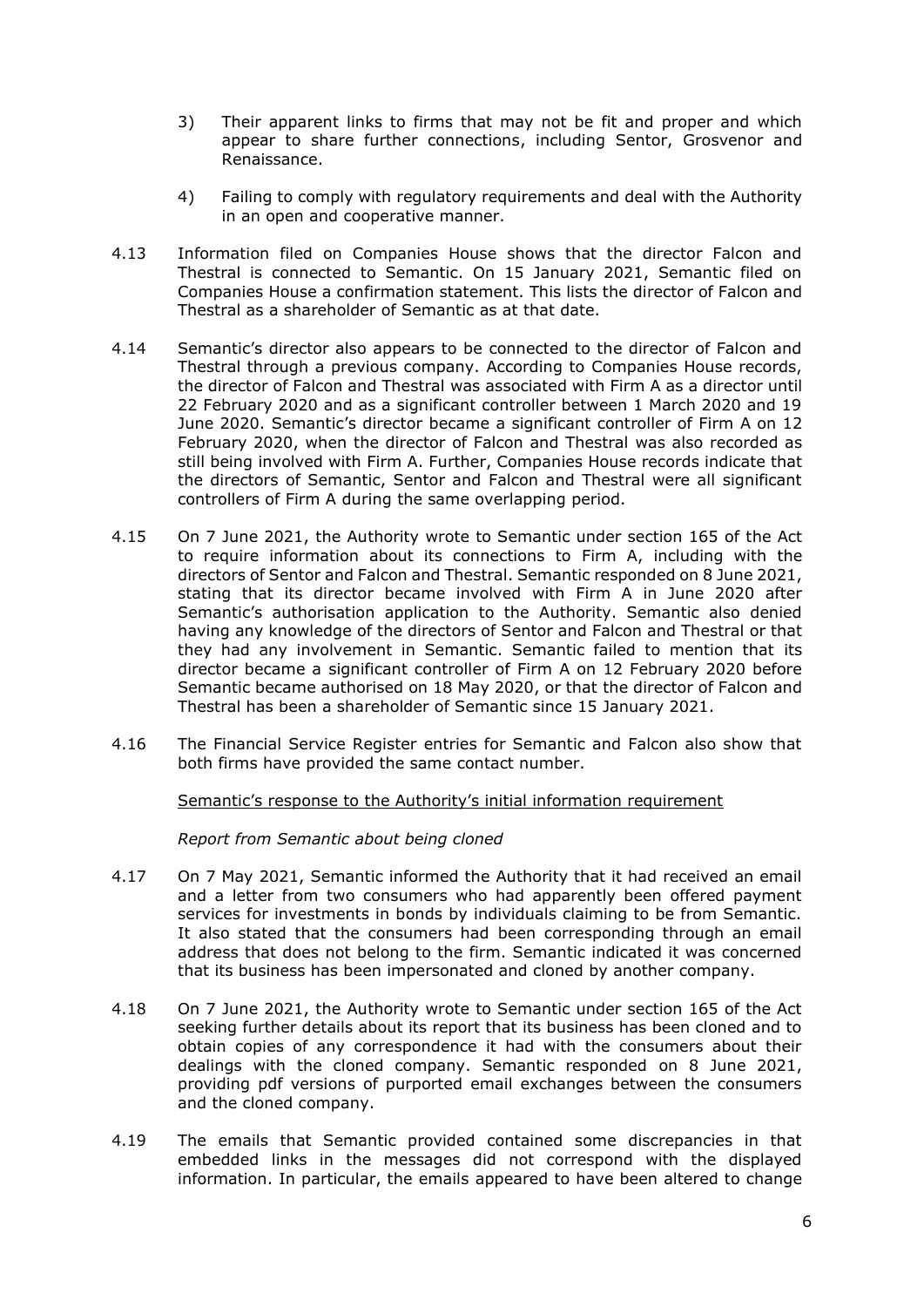their displayed email addresses before they were provided to the Authority. To verify the origin of the emails, the Authority sought to obtain copies of the original emails allegedly forwarded by the consumers to Semantic. However, Semantic indicated it was unable to provide the emails in the requested format.

#### *Identity of Semantic's director*

- 4.20 In the application form for individual approval, the Authority specifically asks candidates to provide details of any directorships held in the last 10 years. Semantic's director disclosed only his directorship with Semantic in response to this question in his individual approval application dated 21 April 2020. However, according to Companies House records, he was previously a director of Firm B until 8 February 2020.
- 4.21 On 7 June 2021, the Authority wrote to Semantic under section 165 of the Act seeking details about Firm B and its director's role with the company. Semantic responded on 8 June 2021, claiming that it had never heard of Firm B and had contacted Companies House to remove its director from the records as he had been listed unknowingly. Semantic's director is no longer listed as a current or former director on Companies House records for Firm B.
- 4.22 Given the indication that the identity of Semantic's director might have been misused, the Authority has sought to verify that he is a genuine individual. In the Authority's emails on 24 February 2022, 3 March 2022 and 10 March 2022, Semantic was asked to provide its availability for a video meeting, as well as proof of identity for its director in the form of:
	- 1) A current photo identification (such as a passport or driving licence).
	- 2) A selfie taken after receipt of the emails or later with a hand-held written note with the date on which the photo was taken.
- 4.23 The Authority remains unclear on the identity of Semantic's director. Semantic has failed to respond to the Authority's requests for a video meeting and to contact Semantic's director on six occasions using two different contact numbers but has been unable to reach him. The Authority has been unable to see or speak provide proof of identity for its director. The Authority has also attempted to to Semantic's director directly to verify his identity.

#### *Semantic's business activities*

- 4.24 Although Semantic was authorised as a limited permission credit broker with secondary broking permission, the Authority is unclear about the actual nature of Semantic's current business activities.
- 4.25 On 7 June 2021, the Authority wrote to Semantic under section 165 of the Act to require it to explain its business model and the amount of regulated income it generated in the past 12 months. Semantic responded on 8 June 2021, indicating that it used its credit broking permission in connection with ICT consulting services and had generated £12,731 from regulated activities. However, the Authority has found no evidence to support Semantic's assertion that it offers ICT consulting services.
- 4.26 Semantic is also obliged to submit two regulatory reports in September each year relating to the period ending 31 July which require consumer credit data to be included. The reports for the period ended 31 July 2020 and 31 July 2021 are now overdue. As such, the Authority has no information on the number of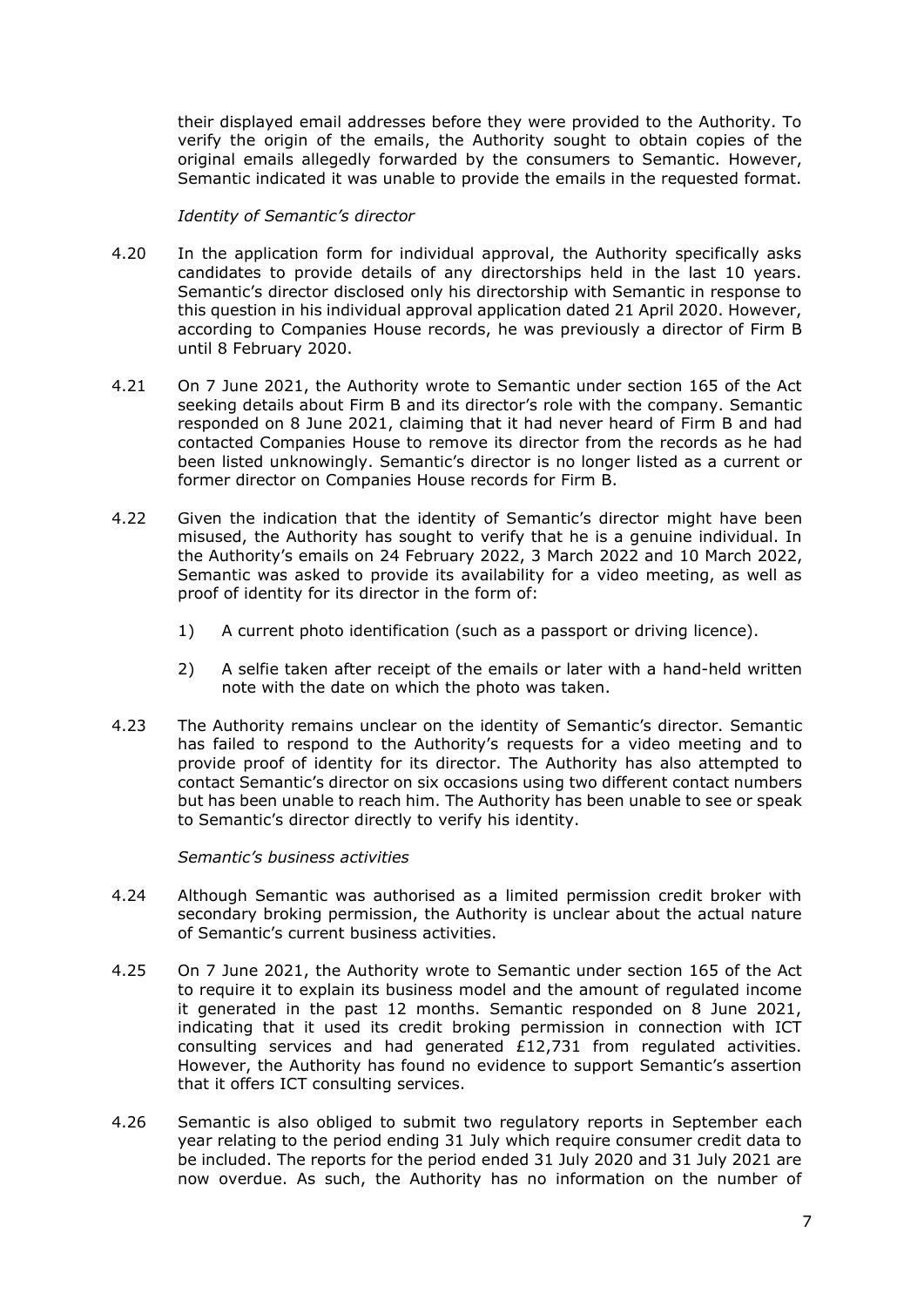transactions or revenue generated by Semantic from its credit related activities.

Further information requirements to Semantic

- 4.27 On 24 February 2022, the Authority sent Semantic an information requirement under section 165 of the Act with a response deadline of 2 March 2022. This was sent to Semantic's postal address as recorded on the Financial Services Register. The accompanying email also asked Semantic to provide its availability for a video meeting on 1, 2 or 3 March 2022. No response was received.
- 4.28 On 3 March 2022, the Authority sent Semantic a second follow up information requirement under section 165 of the Act. This stated that the Authority had not received a response to the previous information requirement and was requiring the same information again. The Authority also drew attention to the consequences of failure to reply without reasonable excuse and set a response accompanying email also requested Semantic to confirm its availability for a deadline of 9 March 2022. This was sent to Semantic's postal address. The video meeting on 8, 9 or 10 March 2022. No response was received.
- 4.29 On 10 March 2022, the Authority sent a third follow up information requirement under section 165 of the Act. This letter repeated that the Authority had not received a response to the previous two information requirements and was requiring the same information again. It reiterated the consequence of failure to comply and set a response deadline of 16 March 2022. This was sent to Semantic's postal address. The accompanying email also requested Semantic to confirm its availability for a video meeting on 15, 16 or 17 March 2022. No response was received.
- 4.30 The Authority has attempted to call Semantic on six occasions on the contact number listed on the Financial Services Register for the firm and the mobile number given for its director, twice on 2 March 2022, twice on 3 March 2022 and the contact number listed for Semantic that indicated it was a wrong number. number was currently in use by a school. The number listed for Semantic's twice on 8 March 2022. On two occasions, the Authority received a response on On the second occasion, the individual who answered the phone stated that the director did not connect and registered as unavailable.
- 4.31 In addition, the Authority has asked Semantic to provide its availability to attend a video meeting on three occasions. Semantic did not respond to these requests.

# **5 CONCLUSION**

 5.1 The regulatory provisions relevant to this First Supervisory Notice are set out in the Annex.

# **Analysis of failings and risks**

### Failure to comply with the Threshold Conditions

- 5.2 The Authority has serious concerns about Semantic's compliance with the Threshold Conditions. The Authority considers that Semantic is failing, or is likely to fail, to satisfy the Suitability Threshold Condition because:
	- 1) Semantic appears to have connections to at least five firms that may not be fit and proper:
		- a) Information filed on Companies House records that the directors of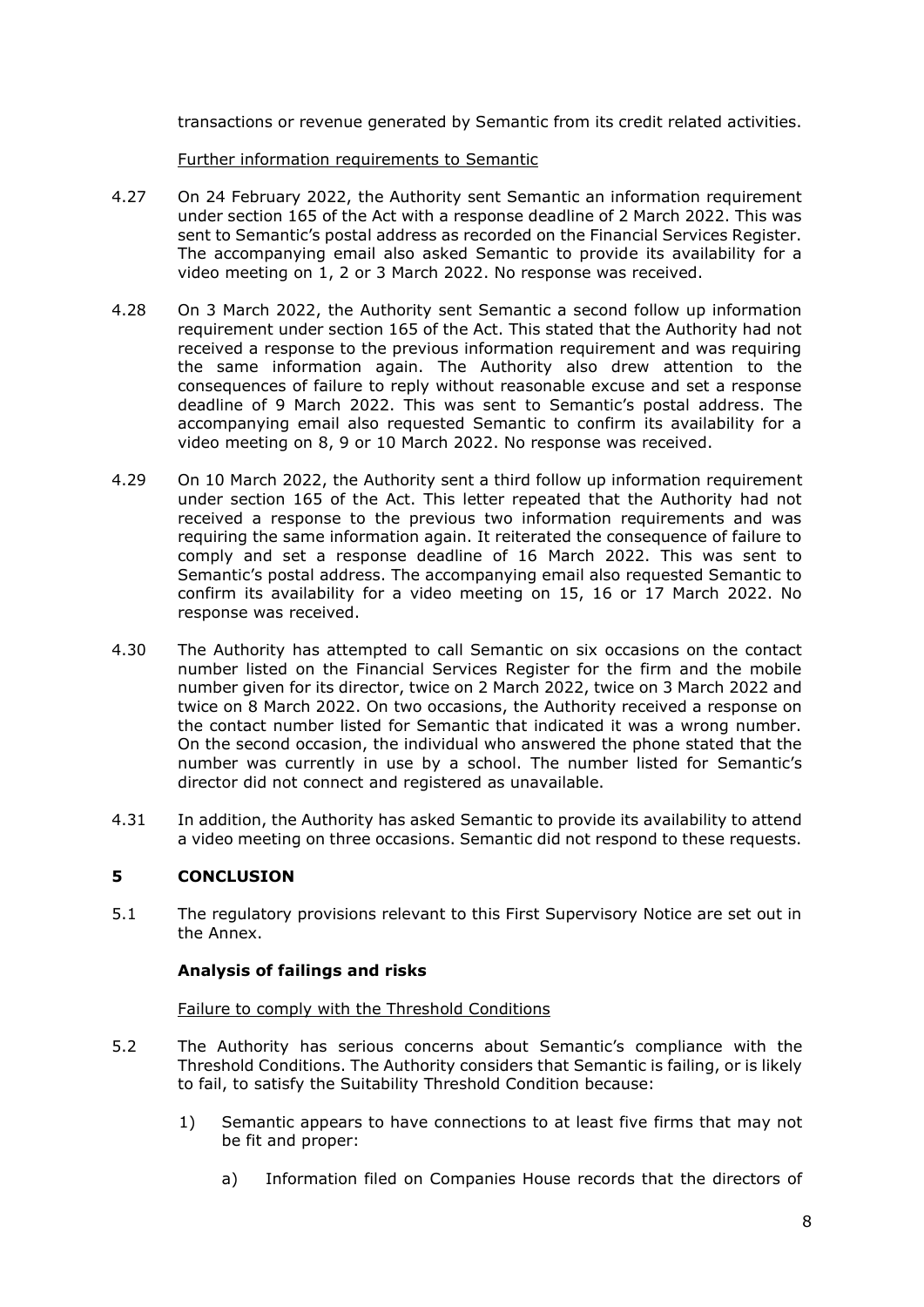Semantic and Sentor have a linked history through a previous company.

- b) Information filed on Companies House records that Semantic and Grosvenor share two common shareholders, and both firms used similar wording to describe their business models to the Authority.
- c) Information filed on Companies House records that Semantic and Renaissance share a common shareholder, and both firms mirrored Grosvenor in providing substantially similar explanations of their business activities to the Authority.
- d) Information filed on Companies House records that the same director of Falcon and Thestral is a current shareholder in Semantic and has further links to the directors of Semantic and Sentor through a previous company. The Financial Services Register also records that Semantic and Falcon use the same contact number.
- 2) Semantic is not engaging with the Authority in an open and cooperative manner or complying with the Authority's requirements in potential breach of Principle 11 (Relations with regulators):
	- a) It has provided potentially misleading information to the Authority about its links to other firms and in support of claims that its business has been cloned by another company.
	- b) It has failed to respond to the Authority's repeated requests to provide proof of identity for its director.
	- c) It has failed to submit four regulatory reports on its credit broking business since it became authorised.
	- d) It has failed to respond to three further information requirements issued under section 165 of the Act seeking clarity on its previous responses and further information regarding its links to other firms and business activities.
- 5.3 As a result of these matters, it appears to the Authority that Semantic:
	- 1) Is connected to firms that have been the subject of regulatory action (subparagraph (a) of paragraph 2E of Schedule 6 to the Act).
	- 2) Has not complied, and is not complying, with requirements imposed by the Authority in the exercise of its functions relating to the provision of information (sub-paragraph (d) of paragraph 2E of Schedule 6 to the Act).

### The Authority's operational objective of consumer protection

- 5.4 The Authority's operational objective of consumer protection requires the Authority to ensure an appropriate degree of protection for consumers (section 1C(1) of the Act). Semantic may be part of a network of firms that obtained authorisation for credit broking but have been conducting, or intending to expose consumers to the risk of significant loss. conduct, investment activities beyond the scope of their permission which could
- 5.5 Semantic has apparent links to Sentor, Grosvenor, Renaissance, Falcon and Thestral. In particular, Sentor has been the subject of regulatory action for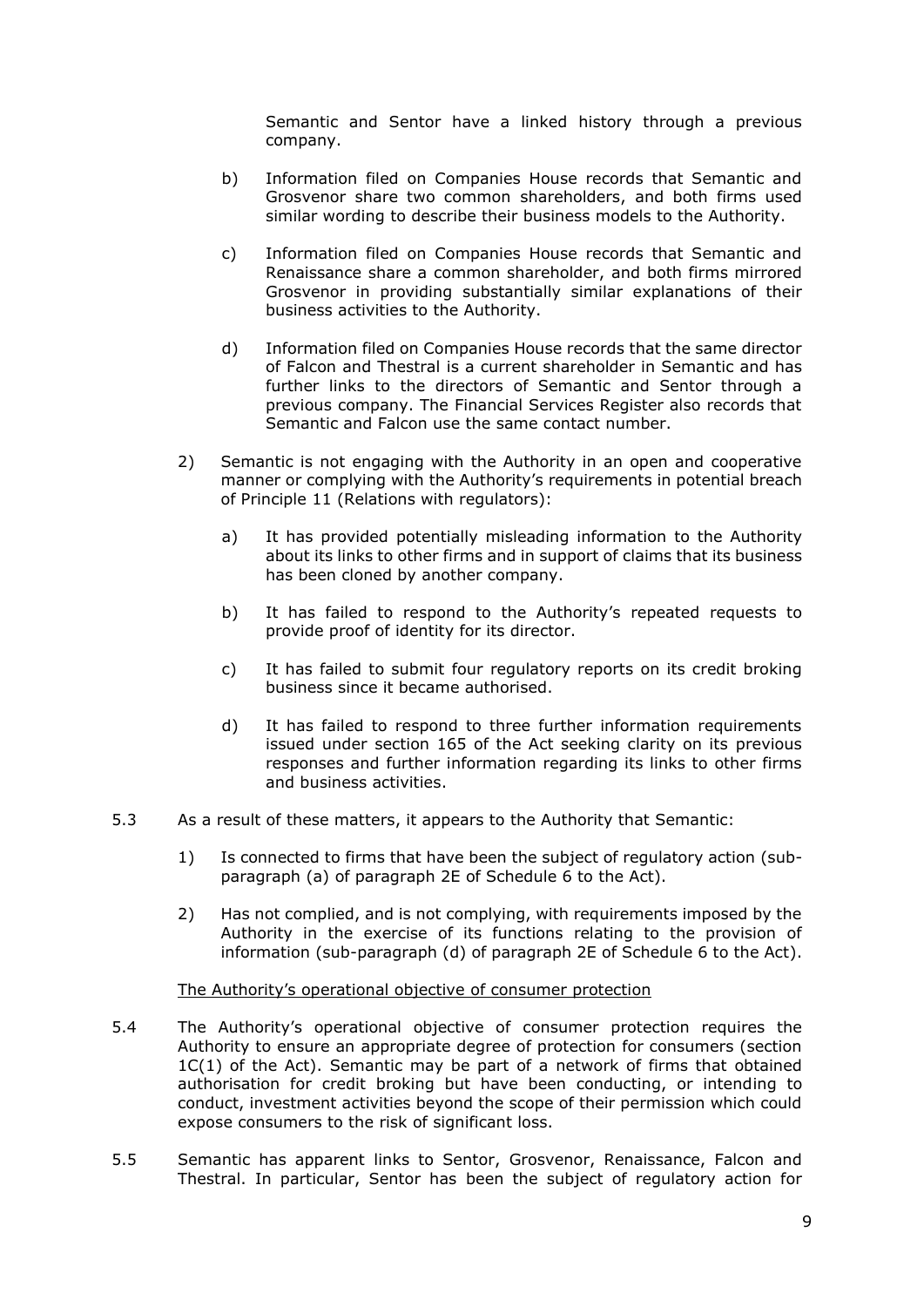engaging in investment activities without relevant permissions and misleading consumers about the extent of its regulated status.

- 5.6 In addition, Semantic appears to have misled the Authority about its links to the firms and over claims that its business has been cloned by another company, and it has failed to engage with the Authority to provide information to confirm to date cast serious doubts on its ability and willingness to observe regulatory requirements and demonstrate that it poses a significant risk of harm to the identity of its director and to clarify its business activities. Semantic's actions consumers.
- 5.7 On the basis of the facts and matters set out, it appears to the Authority that it is desirable to exercise the power under section  $55J(1)(c)(i)$  of the Act in order to advance the consumer protection objective.

## **Timing and duration of the Variation**

- 5.8 The Authority considers it is necessary to impose the Variation to take immediate effect given the seriousness of the risks and the need to protect consumers. The Authority has identified the following concerns:
	- 1) Evidence that the firm has submitted to the Authority inaccurate or misleading information so that the Authority becomes seriously concerned about the firm's ability to meet its regulatory obligations (EG 8.3.3(3)).
	- 2) Circumstances suggesting a serious problem within a firm or with a firm's controllers that calls into question the firm's ability to continue to meet the Threshold Conditions (EG 8.3.3(4)).
- 5.9 The Authority will consider the full circumstances of each case when it decides whether an urgent variation is appropriate. The Authority has identified the following relevant factors:
	- 1) The nature and extent of any false or inaccurate information provided by the firm (EG 8.3.4(3)).
	- 2) The seriousness of any suspected breach of the requirements of the legislation or the rules and the steps that need to be taken to correct that breach (EG 8.3.4(4)).
	- 3) The impact that use of the Authority's own-initiative powers will have on the firm's business and on its customers (EG 8.3.4(9)).
- 5.10 The Authority considers that it is necessary for the Variation to remain in place indefinitely.

### **6 PROCEDURAL MATTERS**

#### **Decision-maker**

- 6.1 The decision which gave rise to the obligation to give this First Supervisory Notice was made by an Authority staff member under executive procedures according to DEPP 2.3.7G and DEPP 4.1.7G.
- 6.2 This First Supervisory Notice is given to Semantic under section 55Y(4) and in accordance with section 55Y(5) of the Act.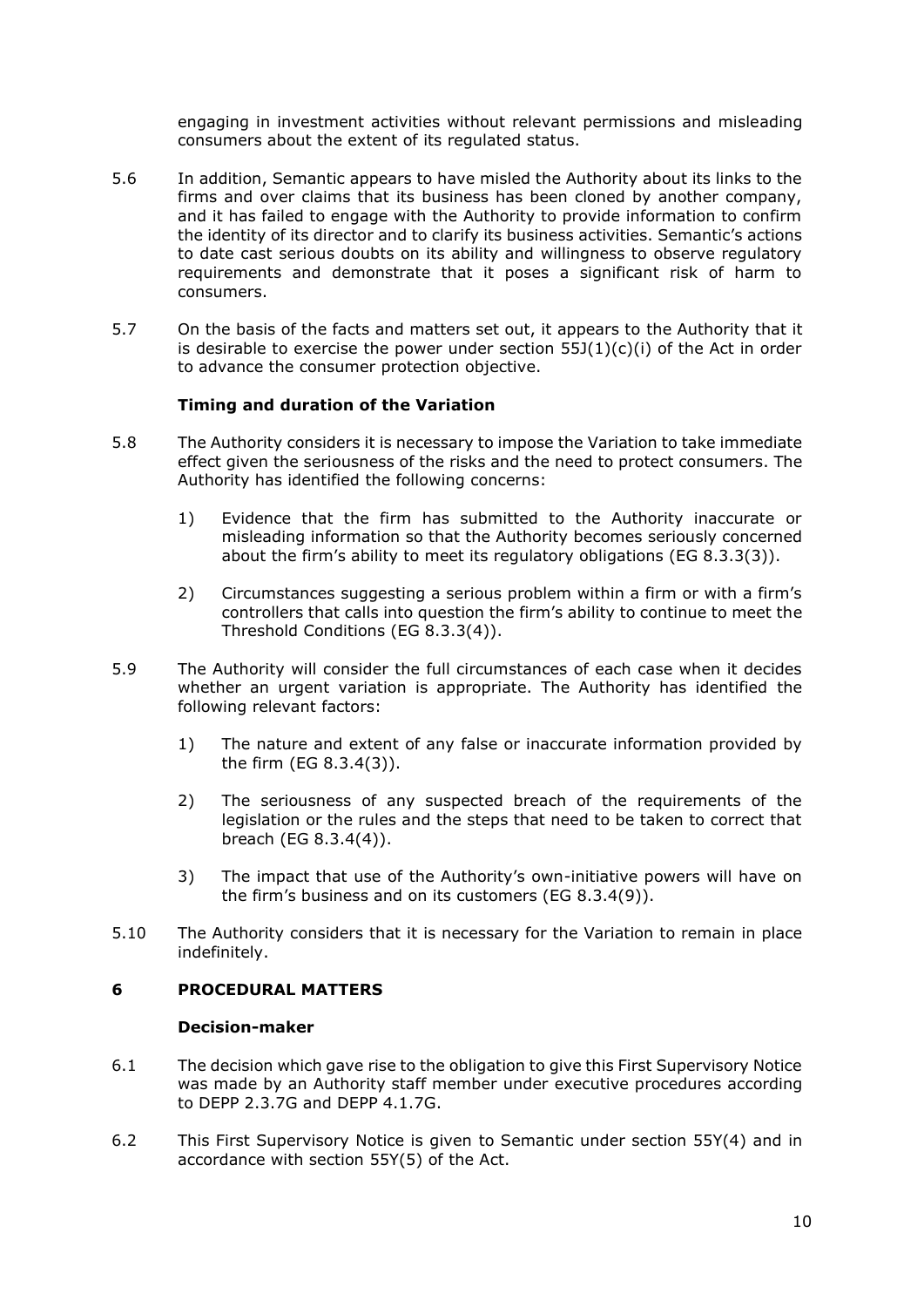6.3 The following statutory rights are important.

## **Representations**

 6.4 Semantic has the right to make written representations to the Authority (whether or not it refers this matter to the Tribunal). Semantic may also request to make oral representations but the Authority will only consider this in exceptional circumstances according to DEPP 2.3.1AG. The deadline for providing written representations and notifying the Authority that Semantic wishes to make oral representations is 14 April 2022 or such later date as may be permitted by the Authority. Any notification or representations should be sent to David Watkins (david.watkins@fca.org.uk) and the SPC Decision Making Secretariat (SPCDecisionMakingSecretariat@fca.org.uk).

## **The Tribunal**

- 6.5 Semantic has the right to refer the matter to which this First Supervisory Notice relates to the Tribunal. The Tax and Chancery Chamber is part of the Tribunal which, amongst other things, hears references arising from decisions of the Authority. Under paragraph 2(2) of Schedule 3 of the Tribunal Procedure (Upper Tribunal) Rules 2008, Semantic has 28 days from the date on which this First Supervisory Notice is given to it to refer the matter to the Tribunal.
- 6.6 A reference to the Tribunal can be made by way of a reference notice (Form FTC3) signed by or on behalf of Semantic and filed with a copy of this First Supervisory Notice. The Tribunal's contact details are: The Upper Tribunal, Tax and Chancery Chamber, 5<sup>th</sup> Floor, Rolls Building, Fetter Lane, London EC4A 1NL (telephone: 020 7612 9730; email: uttc@hmcts.gsi.gov.uk).
- 6.7 Further information on the Tribunal, including guidance and the relevant forms to complete, can be found on the HM Courts and Tribunal Service website: <http://www.justice.gov.uk/forms/hmcts/tax-and-chancery-upper-tribunal>
- 6.8 Semantic should note that a copy of the reference notice (Form FTC3) must also be sent to the Authority at the same time as a reference is filed with the Tribunal. A copy of the reference notice should be sent to David Watkins (david.watkins@fca.org.uk) and the SPC Decision Making Secretariat (SPCDecisionMakingSecretariat@fca.org.uk).

# **Confidentiality and publicity**

- 6.9 Semantic should note that this First Supervisory Notice may contain confidential information and should not be disclosed to a third party (except for the purpose of obtaining legal advice on its contents).
- 6.10 Semantic should note that section 391(5) of the Act requires the Authority, when the First Supervisory Notice takes effect, to publish such information about the matter to which the notice relates as it considers appropriate.

# **Authority contacts**

 6.11 For more information concerning this matter generally, contact David Watkins (david.watkins@fca.org.uk).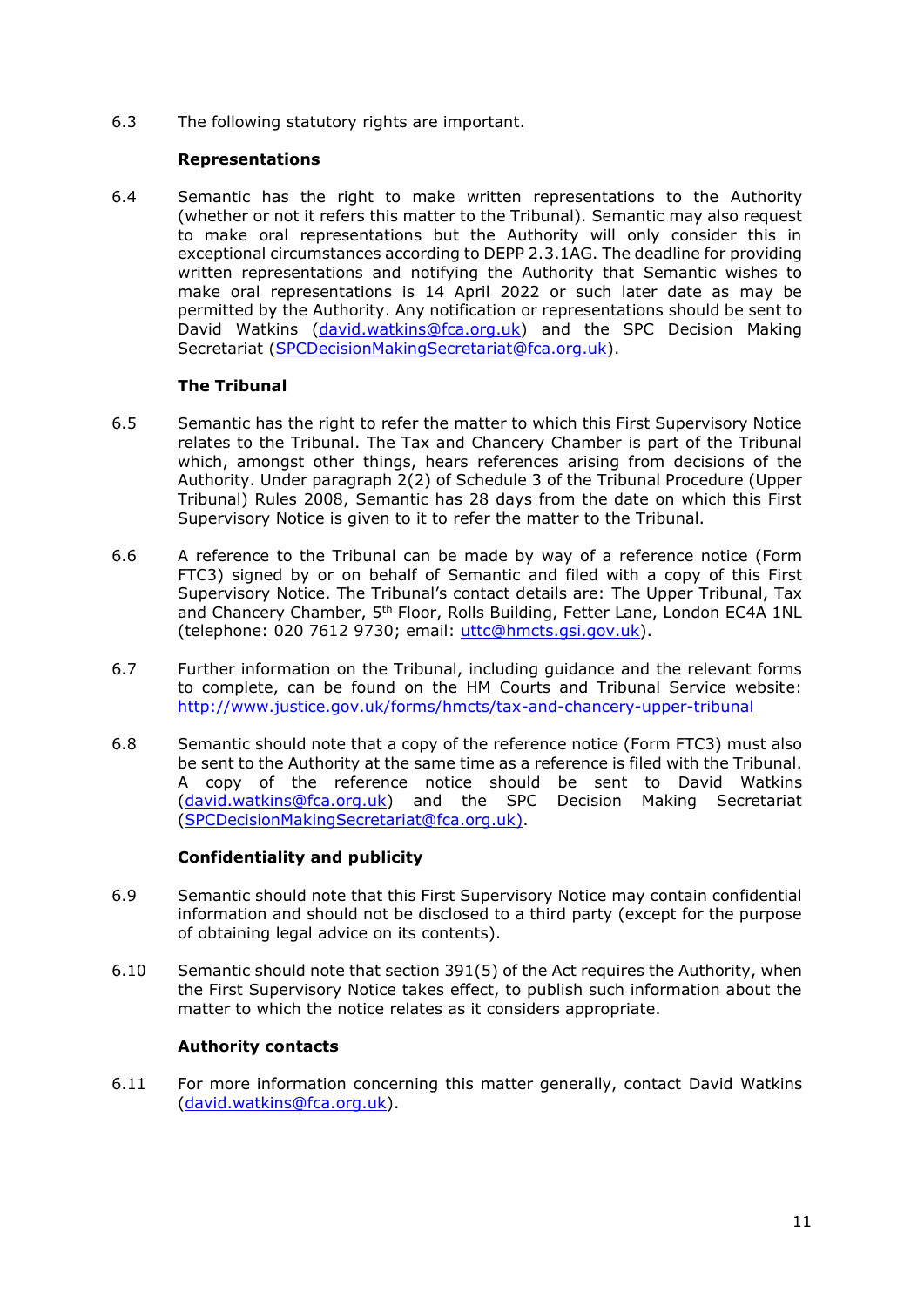6.12 Any questions regarding the executive procedures decision-making process should be directed to the SPC Decision Making Secretariat (SPCDecisionMakingSecretariat@fca.org.uk).

heks

**Therese Chambers Director, Consumer Investments Supervision**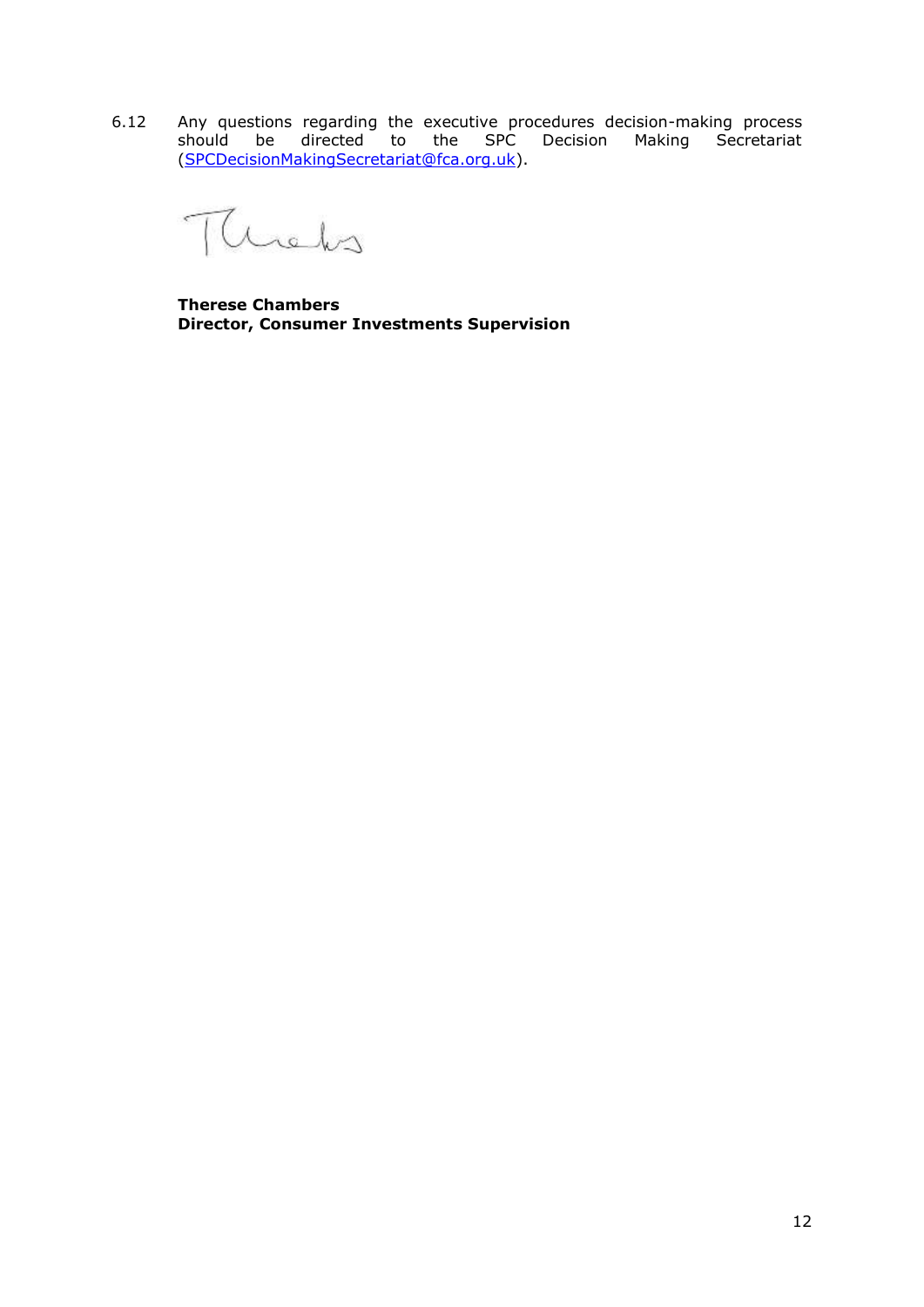# **Annex**

## **RELEVANT STATUTORY PROVISIONS**

- 1. The Authority's operational objectives established in section 1B of the Act include securing an appropriate degree of protection for consumers (section 1C).
- 2. Section 55J of the Act allows the Authority to vary the Part 4A permission of an authorised person if it appears to the Authority that the authorised person is failing, or likely to fail to satisfy the Threshold Conditions (section  $55J(1)(a)$ ), or it is desirable to exercise the power in order to advance one or more of the Authority's operational objectives (section  $55J(1)(c)(i)$ ). This power is referred to as the Authority's own-initiative power.
- 3. Section 55Y(3) of the Act allows a variation of permission imposed under the own- initiative power to take effect immediately (or on a specified date) only if the Authority, having regard to the ground on which it is exercising its own-initiative power, reasonably considers that it is necessary for the variation to take effect immediately (or on that date).
- 4. Section 391 of the Act provides that:

*"[…]*

- *information about the matter to which the notice relates as it considers (5) When a supervisory notice takes effect, the Authority must publish such appropriate.*
- *(6) The [Authority] may not publish information under this section if in its opinion, publication of the information would be…unfair to the person with respect to whom the action was taken (or was proposed to be taken), prejudicial to the interests of consumers or detrimental to the stability of the UK financial system.*
- *(7) Information is to be published under this section in such manner as the [Authority] considers appropriate."*
- to satisfy, and continue to satisfy, in order to be given and to retain a Part 4A 5. The Threshold conditions represent the minimum standards which a firm is required permission. They are set out in Part 1B of Schedule 6 to the Act.
- 6. The Suitability Threshold Condition in paragraph 2E of Schedule 6 to the Act stated that:

 *"A must be a fit and proper person having regard to all the circumstances, including-*

*(a) A's connection with any person.* 

*…*

 *(d) Whether A has complied and is complying with requirements imposed by the Authority in the exercise of its functions, or requests made by the Authority, relating to the provision of information to the Authority and, where A has so complied or is complying, the manner of that compliance."*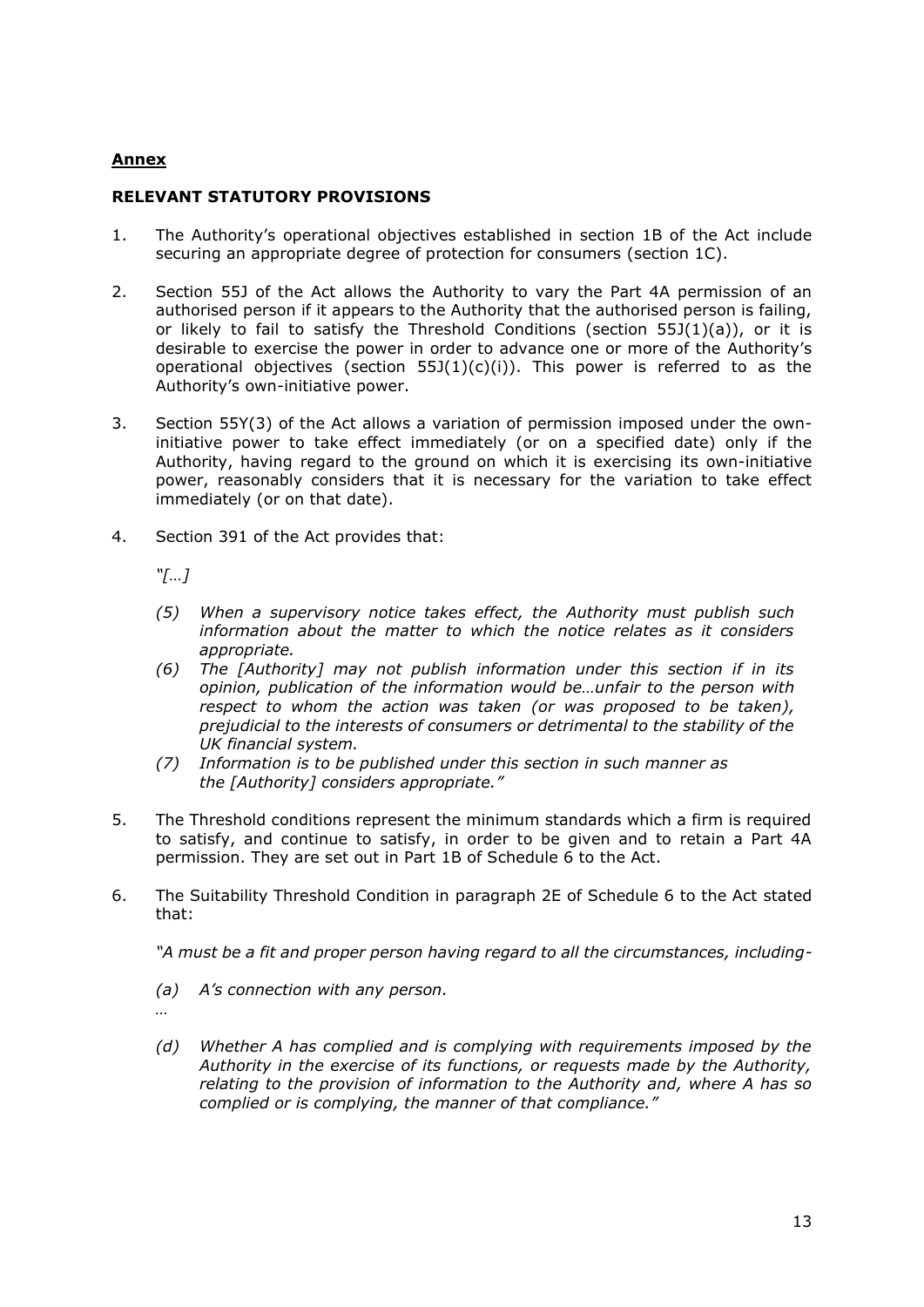# **RELEVANT REGULATORY PROVISIONS**

### The Principles for Businesses

- 7. The Principles for Business (PRIN) are a general statement of the fundamental obligations of firms under the regulatory system. PRIN 1.1.2R provides that they derive their authority from the Authority's rule-making powers as set out in the Act and reflect the statutory objectives. The Principles are set out at PRIN 2.1.1.
- 8. Principle 11 (Relations with regulators) is of particular relevance. This provides that a firm must deal with its regulators in an open and cooperative way and must disclose to the Authority appropriately anything relating to the firm of which that regulator would reasonably expect notice.

### The Threshold Conditions

- 9. The section of the Handbook entitled Threshold Conditions (COND) gives guidance on the Threshold Conditions. COND 1.2.3G provides that the Authority may exercise its own-initiative powers under either section 55J or section 55L of the Act if, among other things, a firm is failing to satisfy any of the Threshold Conditions or is likely to do so.
- 10. COND 2.5.1AUK reflects the provisions of the Act (Paragraph 2E of Schedule 6) to the effect that a firm must be a fit and proper person having regard to all the circumstances. These include the firm's connection with any person (COND 2.5.1AUK(1)(a) and whether the firm has complied and is complying with the Authority's requirements (COND 2.5.1AUK(1)(d).
- 11. COND 2.5.4G(2) provides examples of the kind of general considerations the to satisfy, the Suitability Threshold Condition. These include, but are not limited to, whether the firm conducts its business with integrity and in compliance with proper Authority may have regard when assessing whether a firm will satisfy, and continue standards, has a competent and prudent management, and can demonstrate that it conducts its affairs with the exercise of due skill, care and diligence.

### The Enforcement Guide

- 12. The Authority's approach in relation to its own-initiative powers is set out in Chapter 8 of the Enforcement Guide (EG), certain provisions of which are summarised below.
- 13. EG 8.1.1 reflects the provisions of section 55J of the Act by stating that the Authority may use its own-initiative power to vary an authorised person's Part 4A permission threshold conditions for which the Authority is responsible (EG 8.1.1(1)), or it is desirable to exercise the power in order to advance one or more of its operational where, amongst other factors, the person is failing or is likely to fail to satisfy the objectives (EG 8.1.1(3)).
- about a firm, it will have regard to its statutory objectives and the range of regulatory tools that are available to it. It will also have regard to the principle that a restriction 14. EG 8.2.1 states that when the Authority considers how it should deal with a concern imposed on a firm should be proportionate to the objectives the Authority is seeking to achieve (EG 8.2.1(2)).
- 15. EG 8.2.3 states that in the course of its supervision and monitoring of a firm or as part of an enforcement action, the Authority may make it clear that it expects the